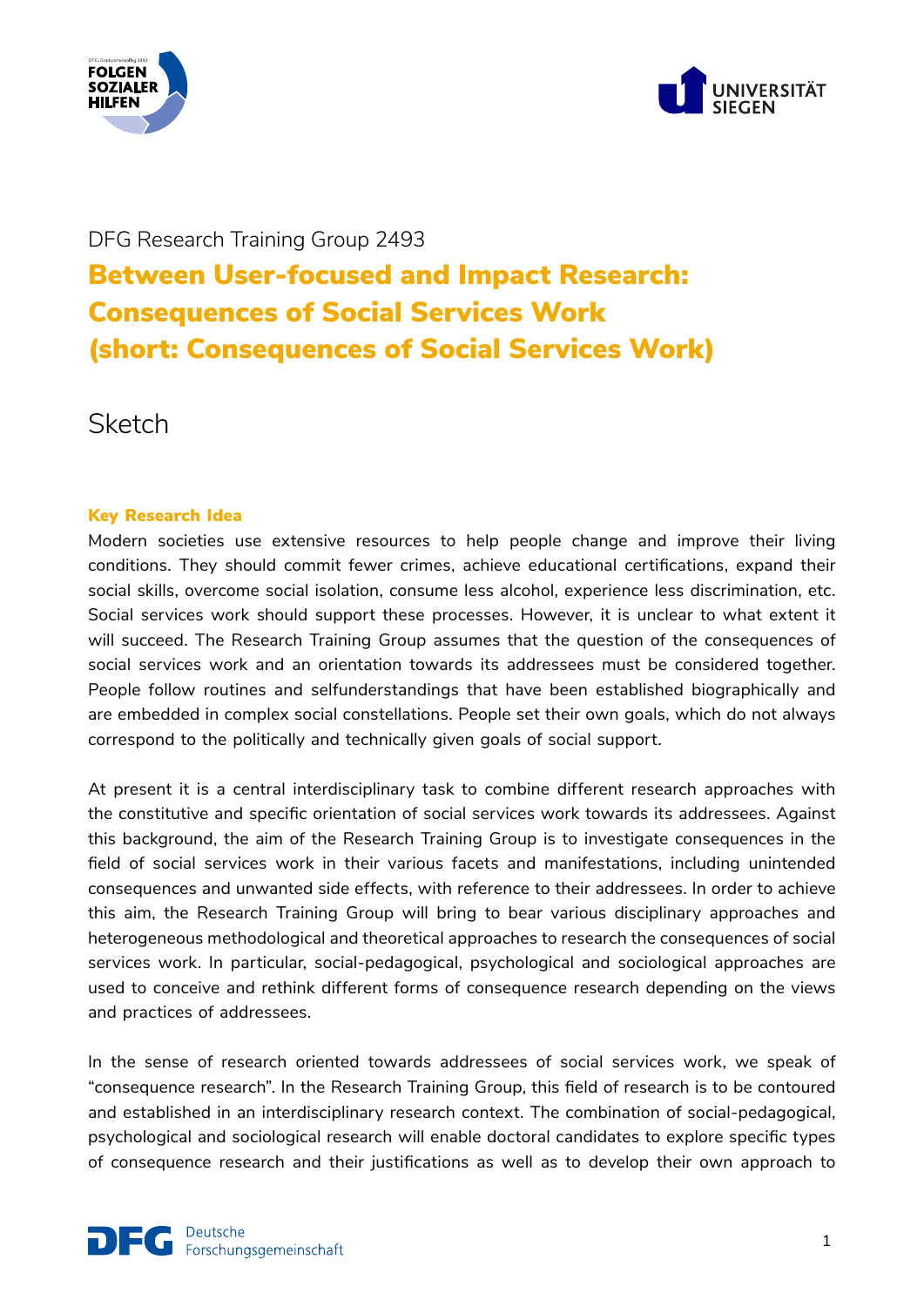



consequence research. Not only in German-speaking countries, but also in international research contexts, there has been a lack of a correspondingly oriented, interdisciplinary research networks that explicitly take a multiperspective approach to consequence research, combine existing research approaches and establish novel perspectives for this purpose. Different disciplinary approaches as well as different methodological approaches come together here.

#### Social Services Work and Its Addressees: The Research Field

There is currently no interdisciplinary uniform understanding of social services work. However, constitutive commonalities can be cited. On the one hand, these are measures that are supposed to have a positive effect on people (or on groups of people) in the sense of an expansion of opportunities for participation and options for action. On the other hand, there is a commonality in the form of special support services, since the social participation opportunities of the addressees are in question. We therefore speak of social services work as institutions which are committed to a socio-pedagogical or psychosocial intervention logic and which seek to meet special need for support in order to achieve positive effects for the addressees and, associated with this, also for society.

Different fields of practice are assigned to social services work. Examples include child and youth welfare, intercultural work and work related to migration, support for people with disabilities, clinical social work, care for the elderly, drug and addiction help, social services of the judiciary, help for the homeless, women's shelters, unemployment counselling, community work, certain forms of psychotherapy and other forms of assistance. In addition to differentiations based on the age of the addressees or certain types of support, attempts to systemize social services work refer to the degree of intervention used to intervene in the living conditions of addressees. Since no consensus has yet been reached on this point, we base the Research Training Group on the orientation described above towards the social-pedagogical or psycho-social intervention logic in the case of particular needs. We deliberately speak of "social services work" in order to employ an interdisciplinary, largely neutral reference term that emphasizes the intention of assistance for addressees.

Social services work is a sometimes farreaching intervention in the lives of a growing number of people. Research on the corresponding consequences should therefore be broadly researched, whereby current developments and changes – e.g. the digitization or medialization of social environments and the increasing relevance of migration issues – must be taken into account. An orientation towards addressees must consider current forms of living and take heterogeneous, complex life constellations seriously.

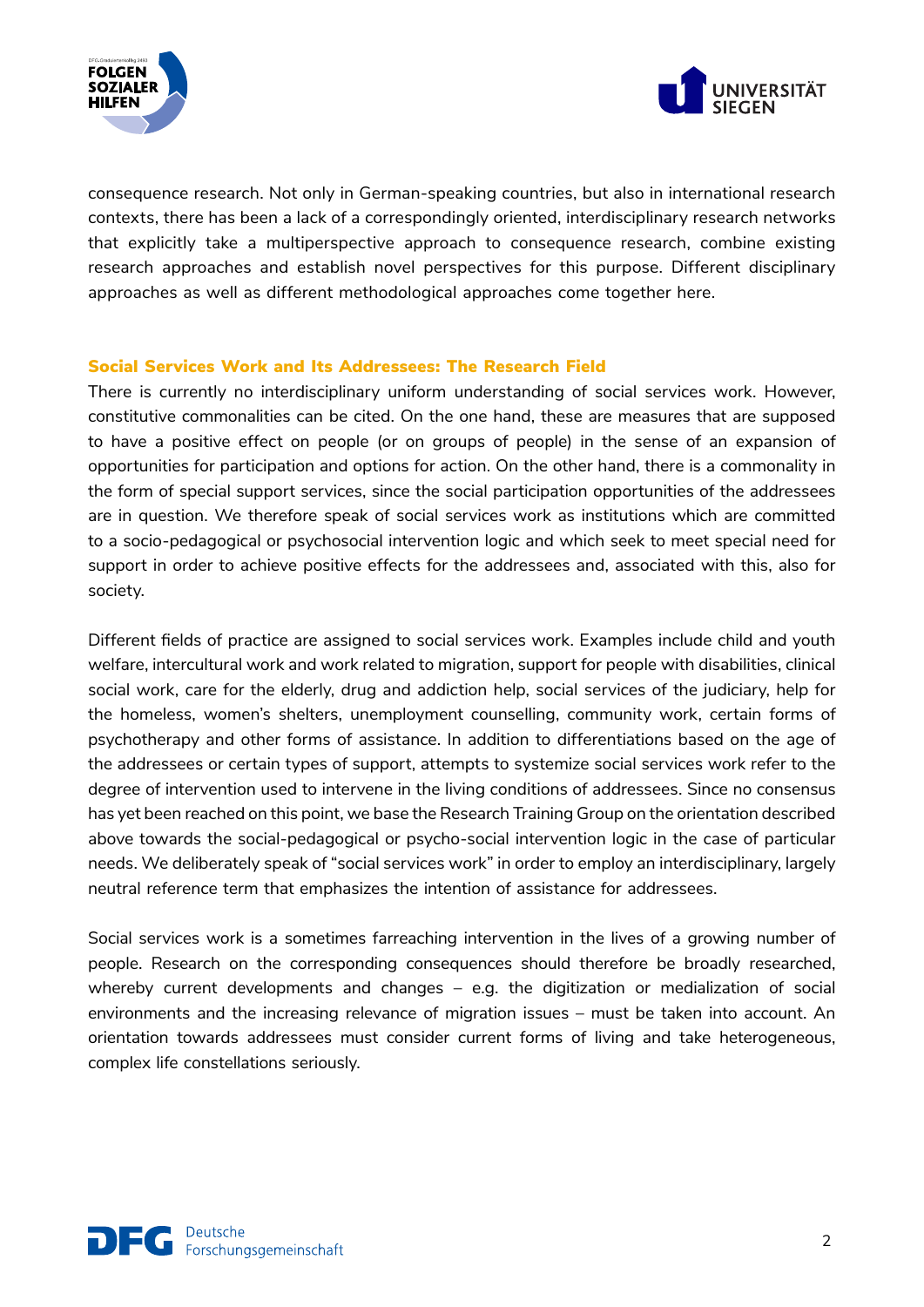



#### Orientation towards Addressees as a Characteristic of Social Services Work

In contrast to the currently heterogeneous options of researching the consequences of social services work, the Research Training Group takes a specific starting point: consequences must be determined with reference to the specifics of social services work. The orientation towards addressees is of decisive relevance in this respect for the following reasons:

- a) *From a legal point of view*, the Social Code (SGB) VIII defines the task of involving addressees in the decision on assistance and in its implementation (§§ 5, 8, 36 SGB VIII; using the example of child and youth welfare). In corresponding consultations pursuant to § 36 (1) SGB VIII, "the possible consequences for the development of the child or adolescent" must also be taken into account. When making decisions on assistance procedures, professionals must inform a child, a young person or their parents, orient themselves to their needs and take into account the consequences of any measures to be implemented. Measures against the will of those involved are possible in individual forms of help, but they require special professional and legal legitimation, especially with regard to the welfare of the child. Other relevant legal provisions with an explicit participation requirement refer to the UN Convention on the Rights of the Child and the UN Convention on the Rights of Persons with Disabilities.
- b) *From an empirical point of view*, social services work is essentially shaped by the activities, special characteristics and specific circumstances of the addressees. Research on the effects of child and youth welfare, for example, points to the empirically high importance of active participation by the addressees. Their living conditions, motivation and activities make a decisive contribution to the consequences and success of measures. The activation of resources, the guarantee of participation and the principle of helping people to help themselves is highly relevant in social services work.
- c) *From a theoretical point of view*, there are very different reasons why help should be provided in orientation to the addressees. In socio-pedagogical approaches like "life world orientation" ("Lebensweltorientierung"), this claim is constitutive. Its core refers to the plan ning, implementation and reflection of social services work in recourse to the interpretations and actions as well as to the living conditions of the addressees. Further theoretical offers with a similarly strong focus on addressees include user research ("Nutzerinnen- und Nutzerforschung"), research on use ("Nutzungsforschung"), narrative approaches and agencyrelated positions.
- d) *In normative terms*, the guiding principle of child and youth welfare is the right of every young person "to the promotion of his or her development and to education to become a responsible personality capable of participating in community life" (§ 1 para. 1 SGB VIII). Professional ethical positions share this focus. Orientation towards addressees also includes guaranteeing options for participation and contradiction in important decisions. In addition to the advocacy